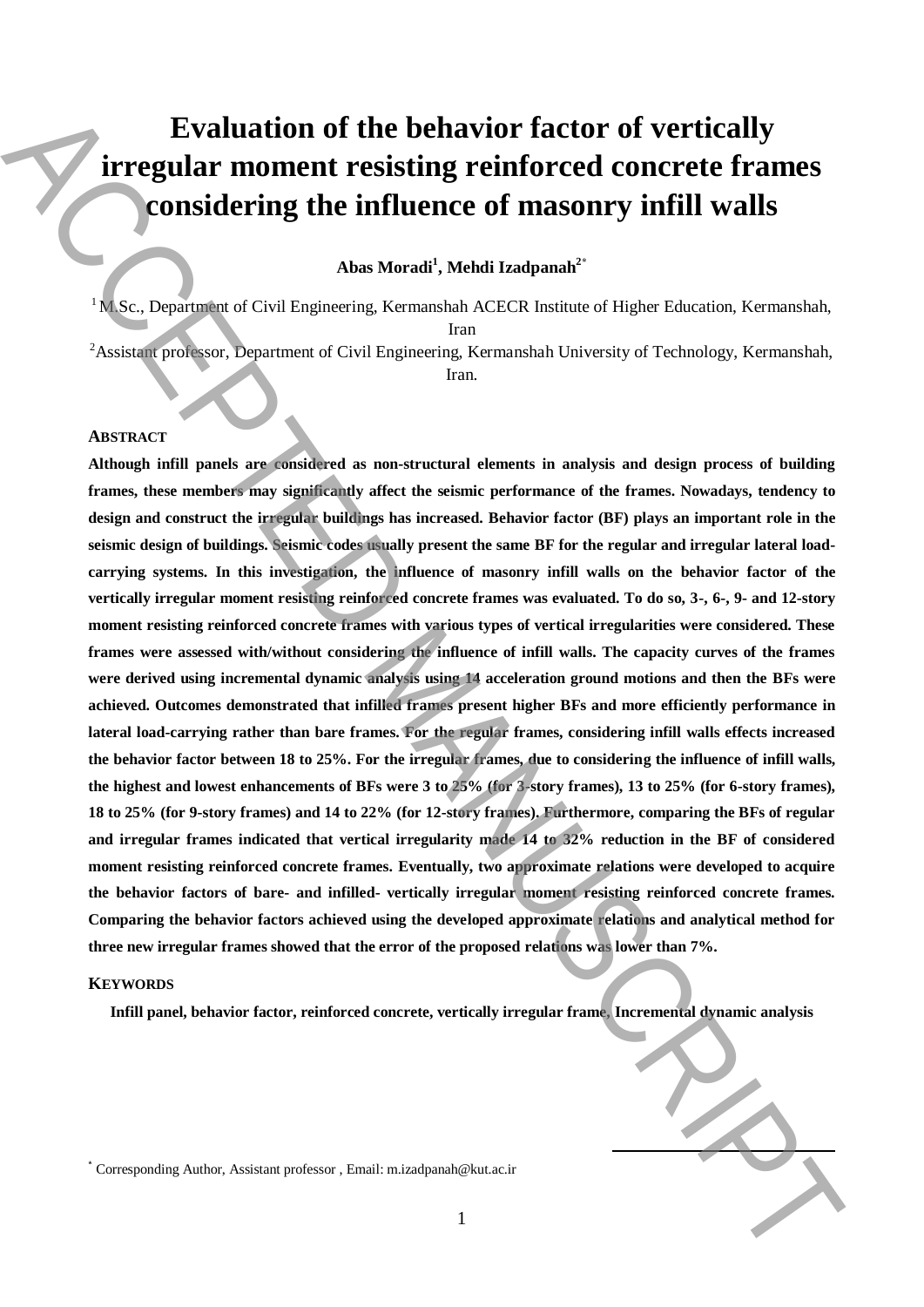## **1.Introduction**

Reinforced concrete frame buildings with masonry walls are widely applied in building constructions. The experiences of previous earthquakes have shown that the presence of infill walls can significantly affect the seismic performance of buildings. Due to complicated interaction between the frame and the infill wall especially in the inelastic range coupled with dependence of this interaction on various factors e.g., the properties of RC frame and infill wall, aspect ratio of wall, and so on, masonry infill walls are generally disregarded in analyzing and designing process. In the literature, plethora analytical micro and macro models have been developed to consider infill wall effects on the responses of frame structures [1-14].

Behavior factor reflects the capability of ductile framing structures to tolerate inelastic large deformation without collapse. BF is inversely proportional to the design forces and considers the inherent ductility and overstrength of a structure coupled with the difference in the level of stresses assumed in its design [15]. Nowadays, there are a lot of irregular buildings such as constructions with various types of setbacks or stepped building frames in all around the world [16-22]. The behavior factor is one of the key parameters in designing of constructions. Although the seismic responses of regular and irregular buildings may be completely different, the separated behavior factors for regular and irregular buildings are not presented in some seismic codes such as the Iranian one [23].

A literature review on the BF for irregular moment resisting reinforced concrete frames (MRRCFs) revealed that studying the influence of masonry infill walls on BF of this lateral load-carrying structural system is relatively rare. This investigation focuses on the behavior factor of irregular MRRCFs with/without modeling the infill walls. To consider changing dynamic characteristics during the nonlinear response of

assumed MRRCFs, the behavior factors are derived using incremental dynamic analysis.

#### **2.Methodology**

In this research, the BF of irregular MRRCFs inclusion/exclusion of the infill walls is studied. Hence, several MRRCFs with different stories and bays and various kinds of vertical irregularity are designed based on the value of BF prescribed in the Iranian Code of Practice for Seismic Design of Buildings (Standard No. 2800) [23]. After that, incremental dynamic analysis (IDA) is performed on the MRRCFs inclusion and exclusion of masonry infill walls subjected to a set of 14 seismic ground motions, and IDA capacity curves of these frames are achieved. Then, the BFs of these frames are acquired, and a comparative study is conducted on these values and the prescribed value of Standard No. 2800. To evaluate the inelastic dynamic behavior of MRRCFs, the macro model developed in Ref.[3] containing a system of two diagonal compression struts, is utilized to simulate the influence of masonry infills wall in lateral load-carrying.

## **3.Results and Discussion**

## 3.1.IDA capacity curve

This investigation proves that the masonry infill walls improve the lateral load-carrying, strength and secant stiffness of IMRRCFs. Regarding the different seismic characteristic of the frames and seismic ground motions, this improvement for some frames is higher than others.

### 3.2.Behavior factor

In Fig. 1, the values of BFs for all bare- and infilledframes are compared.